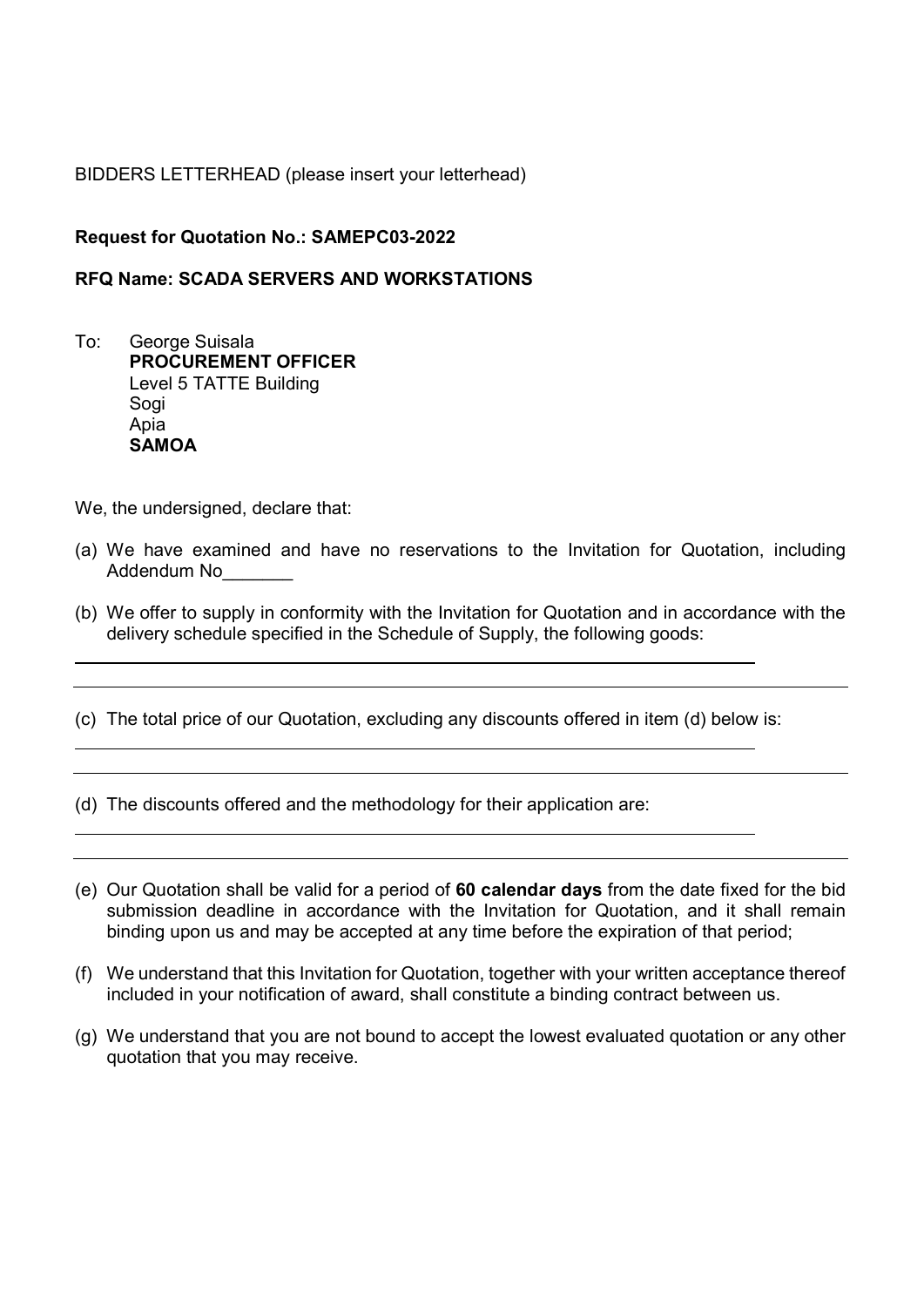(h) We agree to permit EPC or its representative to inspect our accounts and records and other documents relating to the bid submission and to have them audited by auditors appointed by EPC if required.

| Signed <b>Signed Signed</b>                                                      |
|----------------------------------------------------------------------------------|
| Duly authorized to sign the Bid for and on behalf of ___________________________ |
|                                                                                  |
| Tender Closed: Samoa local time 15 <sup>th</sup> February 2022 at 11am:          |

- $\triangleright$  Late bids will not be considered
- $\triangleright$  You can submit your quotation by either email to:
	- 1. email EPC Info [epc.info@epc.ws] cc: suisalag@epc.ws or
	- 2. place it in a sealed envelope and addressed to and delivered at the address below no later than closing date and time.

 Faumui Iese Toimoana General Manager Electric Power Corporation Level 5, TATTE Bld, Sogi, Apia, Samoa

 $\triangleright$  Bidders shall be informed by email of the result of the Tender, with the winning tender issued the Purchase Order for the immediate execution of the contract.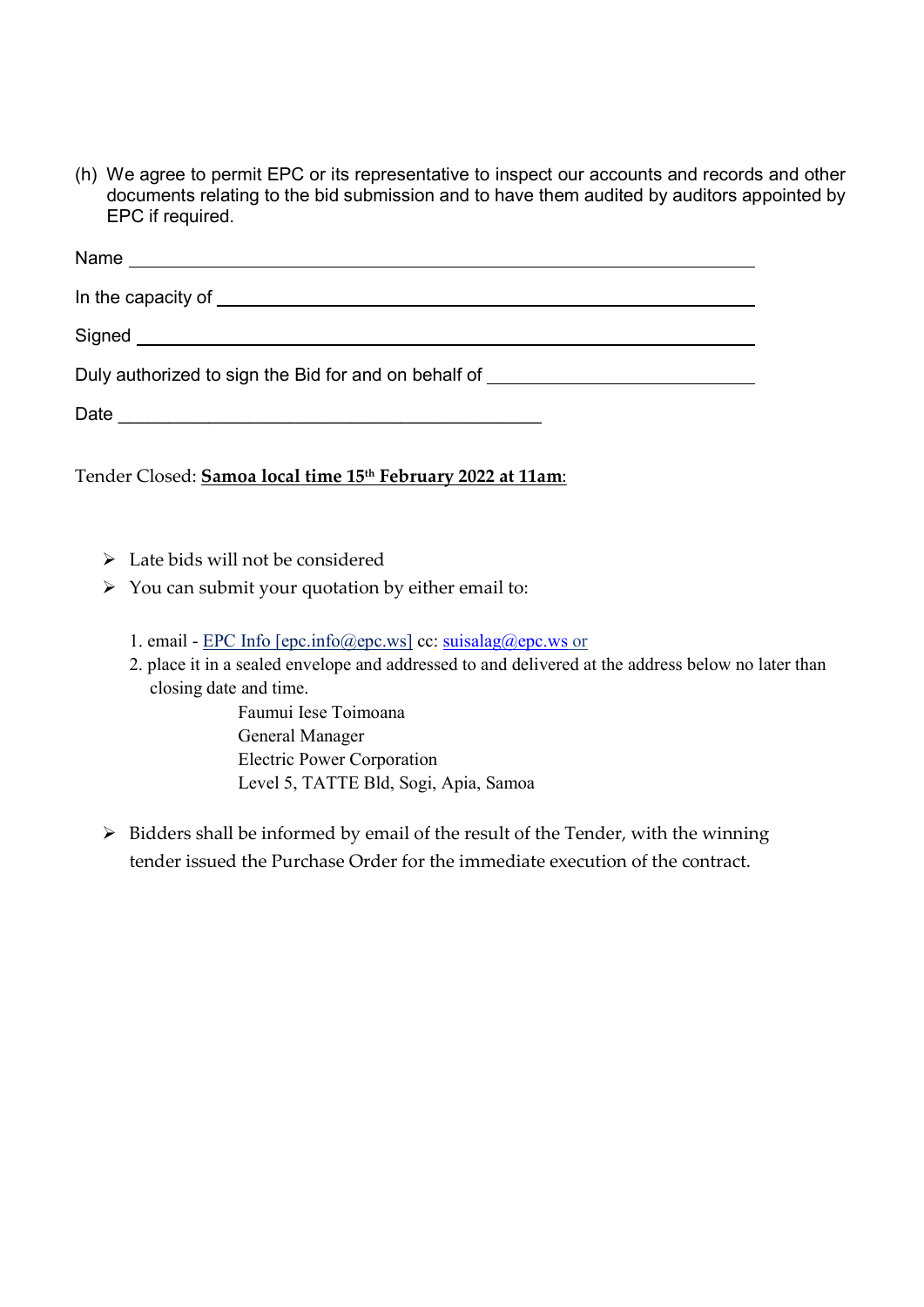|                          |                | BIDDERS LETTERHEAD (please insert your letterhead) |      |                |                                       |             |                                                                                                        |
|--------------------------|----------------|----------------------------------------------------|------|----------------|---------------------------------------|-------------|--------------------------------------------------------------------------------------------------------|
|                          |                |                                                    |      |                | <b>SCHEDULE OF SUPPLY</b>             |             |                                                                                                        |
|                          |                |                                                    |      |                | <b>SCADA SERVERS AND WORKSTATIONS</b> |             |                                                                                                        |
| <b>ORIGINAL CONTRACT</b> |                |                                                    |      |                |                                       |             |                                                                                                        |
|                          | Lot # Unit No. | <b>Unit Description/Name</b>                       | Unit | Quantity       | <b>Unit Price</b>                     | Total Price | <b>Specifications/Requirements</b>                                                                     |
|                          |                | <b>SCADA SERVERS</b>                               |      |                | <b>CIF</b>                            | <b>CIF</b>  |                                                                                                        |
|                          |                |                                                    |      |                |                                       |             | All servers shall have 64 bit architechture and shall equipped                                         |
|                          |                |                                                    |      |                |                                       |             | with a real time operating system. They shall be                                                       |
|                          | 1              | Server Class Computers                             | Unit | 3              |                                       |             | interconnected to partial redundant LAN. 4 cores, 16GB RAM,                                            |
|                          |                |                                                    |      |                |                                       |             | 100GB free space on high performance disks for database                                                |
| 1                        |                |                                                    |      |                |                                       |             | configuration, log files, and so on. A separate 4TB high<br>performance disk system for historic data. |
|                          |                |                                                    |      |                |                                       |             | Workstations shall be at least 3.46 GHz. 4 core processors. Each                                       |
|                          |                |                                                    |      |                |                                       |             | workstation shall monitor two (2) HMI (TFT, Keyboard) and one                                          |
|                          | $\overline{2}$ | <b>Operator Workstations</b>                       | Unit | $\overline{2}$ |                                       |             | projector. Each workstation shall have at least 21 inch TFT                                            |
|                          |                |                                                    |      |                |                                       |             | monitor with a resolution of 1600 x 1200 pixel, 50 Hz. 4 cores,                                        |
|                          |                |                                                    |      |                |                                       |             | 8GB RAM, 64 bit operating system.                                                                      |
|                          |                |                                                    |      |                |                                       |             |                                                                                                        |

# SCHEDULE OF SUPPLY

Other Requirements specifications.

Servers and Workstations:

- All servers and workstations should be DELL or HP manufacture
- They should be 19'' rack mount, low profile (1RU height)
- Bidder should specify power requirements
- All servers Operating system should be Windows Server 2008 R2 or Windows 10 Pro
- Workstations operating system should be Windows 10 Pro.